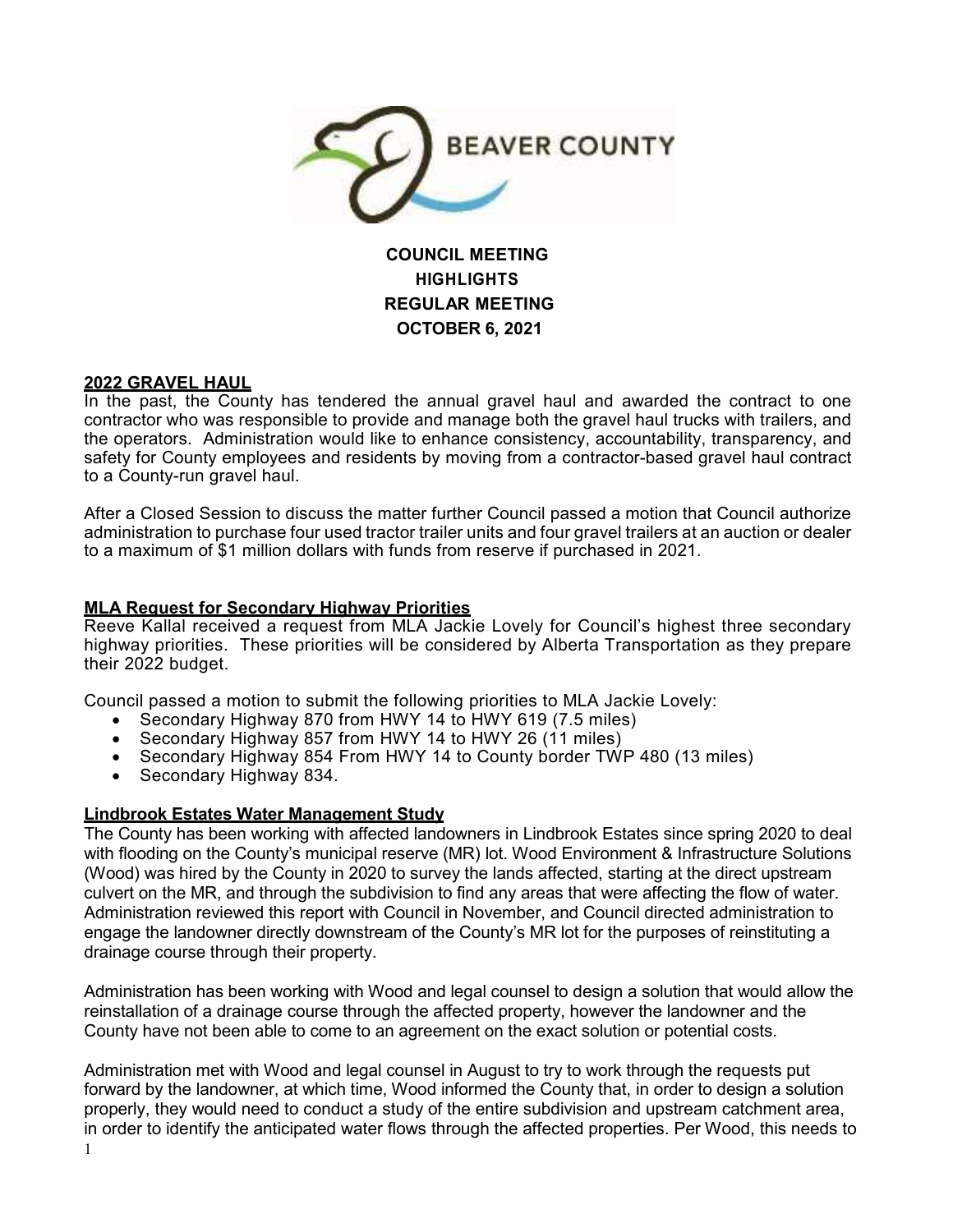be done to ensure that any work undertaken by the County does not have an adverse effect on landowners downstream of the work.

Wood Environment & Infrastructure Solutions is proposing to start work immediately, in order to have their preliminary work completed by mid November, prior to any snowfall. They have also proposing to hold an open house with affected landowners in late November or early December to inform the landowners of the County's objectives and ensure that all known issues will be taken into consideration.

Council did not agree to proceed with the water management study in Lindbrook Estates. They believe that there is enough information available to proceed with a solution, and subsequently passed a motion that administration continue to engage with the landowners to find a solution regarding drainage issues in Lindbrook Estates.

# **ASB Scholarship**

The 'Agricultural Service Board Scholarship' supports young people pursuing a career in agriculture or a related field. Two applications were received for the 2021 ASB Scholarship. The applicants were Dawson Koch and Carter Chomik.

Council passed a motion to award the 2021 Agricultural Service Board Scholarship to Dawson and Carter Chomik, as per the criteria determined in the ASB Scholarship Policy.

## **Ed and Marie Stelmach Sponsorship Award**

Beaver County received applications from Gracie Lang & Bailey Haeberle on September 20th, 2021 after the deadline of June 30, 2021. Both students, Gracie Lang & Bailey Haeberle filed these applications on time, but they were misplaced at the school and didn't reach Beaver County until September 20, 2021. These applications are complete and therefore should be accepted.

Both applicants are recent grade 12 graduates of Viking School. No applications were received from Tofield graduates.

G. Lang is enrolled in Red Deer College in the Bachelor of Science nursing program with plans to pursue a career in nursing.

B. Haeberle is enrolled in Red Deer College in the Bachelor of Education Elementary program with plans to pursue an elementary teaching certificate.

Council passed a motion that Council award a 2021 Edward & Marie Stelmach Scholarship of \$1000 equally between Gracie Lang & Bailey Haeberle.

# **Concern from Resident on Tofield Library Representative Remuneration**

Councillor Hrabec received an e-mail from a resident in the mail with no contact information or return address. The resident is concerned about the number of meetings attended in 2021 by the County's representative on the Tofield Library Board, Councillor Smook.

Councillor Smook's timesheets are posted on the County's website and available for public review. For the period of January 1 – August 19, 2021, he attended 22 meetings (some virtual meetings, and some which were not claimed at the full meeting rate). For the same period of time in 2020, the number of meetings attended was 7.

The Tofield Library was dealing with an issue in March and April of 2021 that required more than the usual attendance.